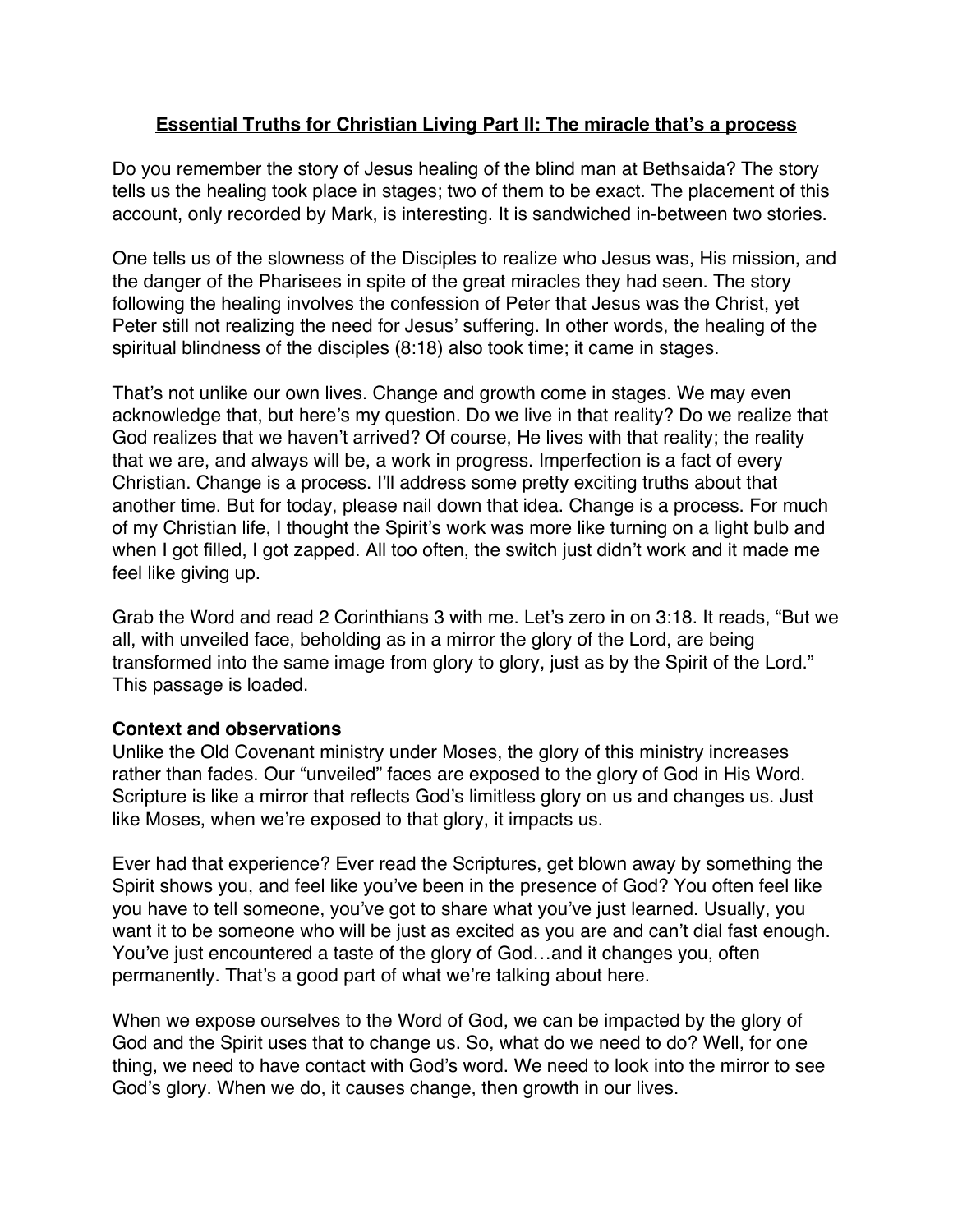Paul had explained that Israel could neither understand nor appreciate the Scriptures due to the "veil" over their hearts that came from unbelief. Of course, a Christian has believed and doesn't have that veil. Faith is an important precondition to the process and it remains a critical part of the Christian faith. Paul makes that clear in Gal. 2:20 when he tells us that the life he lives he lives "by faith in the Son of God". Faith is critical to growth and transformation. Let's look at that transformation process.

When the Bible says we are "transformed", it is something God does "by the Spirit of the Lord". So, Christian growth is also a miracle. It's a miracle of the Spirit's work as we see "the glory of the Lord". Just like Rom. 8:11 told us that our dead bodies are made alive by the Spirit, so this process takes place through Him. Our dead bodies experience a resurrection miracle to be made alive. Here, change also takes place by the Spirit's work. This is the miracle of transformation. He not only enables me, He changes me. Like my body being made alive, it doesn't just happen by trying hard.

Just like the two men on the road to Emmaus, when God opens my eyes to His word, we learn, we're impacted, and we're changed. But there's more. And the next part is one of the most difficult realities I struggle to get. It's a process.

The Bible says I'm "transformed into the same image" (the image of God!!) and that it happens "from glory to glory". It's a step-by-step process.

Just like the healing of the blind man, just like the gradual realization by the Disciples of the realities of Jesus, so our Christian growth, our transformation into the image of God, takes place as a process.

I hate that.

I want to be "there". But that's just not our present reality. It will be one day (1 Jn. 3:2), but that day is not today. The good news is that God has also factored that into the growth equation. But that's for another devotional to come.

For now, what to do, what to do? Let's summarize and talk about the "what to do" part.

In 2 Corinthians 3:18, we're told that transformation:

- 1. Comes from us being impacted by the glory of God.
- 2. Results from seeing that glory in God's amazing mirror (His word).
- 3. Takes place as a process; from "glory to glory".
- 4. Is a work of God's Spirit.

Change does not happen simply because I make it happen. I can't. God changes us through His Spirit. The Christian life is not just a resurrection miracle, it's also a miracle of transformation.